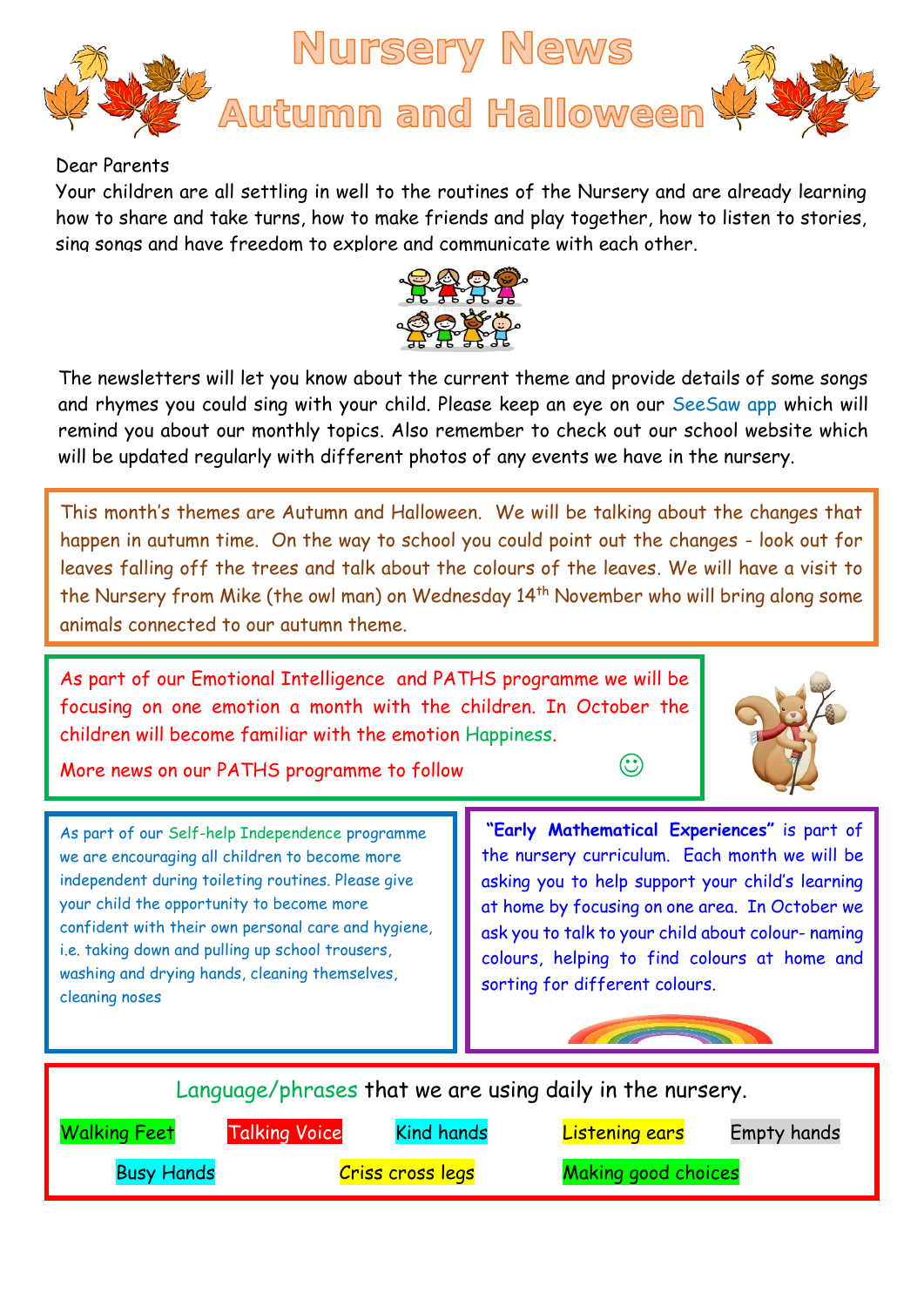Please find attached some songs and poems for our topics, Autumn and Halloween. It would be helpful if you could go over these with your child. Remember we will be finishing on Friday 23<sup>rd</sup> October and school will finish at 12.30pm that day for the Halloween break. Unfortunately, due to COVID-19, no dressing up costumes will be allowed this year. School will remain closed until Monday 2<sup>nd</sup> November.

In October, we hope that parents from each class will join their children to take part in a class Gardening Club. This will last approximately 30 minutes and we would ask that parents observe social distancing guidelines. More information and dates to follow ……



As part of our Getting Ready to Learn initiative (Big Bedtime Read), we hope to provide each child with an activity pack. These are currently on order and we will let you know when they arrive.



We will be starting to send home Teaching packs in red rucksacks after Halloween every second Thursday. Please return the Teaching Pack the following Wednesday so we can have time, due to COVID-19 restrictions, to have new packs ready for the following Thursday. Reminders of the relevant dates will be sent out on SeeSaw. They are valuable learning resources to encourage you to work and play at home with your child. We would appreciate it if you could record some comments in your child's individual little book each week so we can see how you are enjoying playing with your child.



## **Important Reminders**

Please remember to phone the school before 9.30 if your child is going to be absent and not in school for dinners.

If your child is sick (vomiting or diarrhoea) please keep them at home for 48 hours after their last sick episode to ensure the spread of 'bug' is limited within the setting.

Please also be aware of COVID-19 symptoms and if your child displays any of these symptoms, **they must not come to school.**

to observe social distancing and the wearing of a mask on school grounds. **We would kindly remind parents of our school's one way in and one way out system and the need**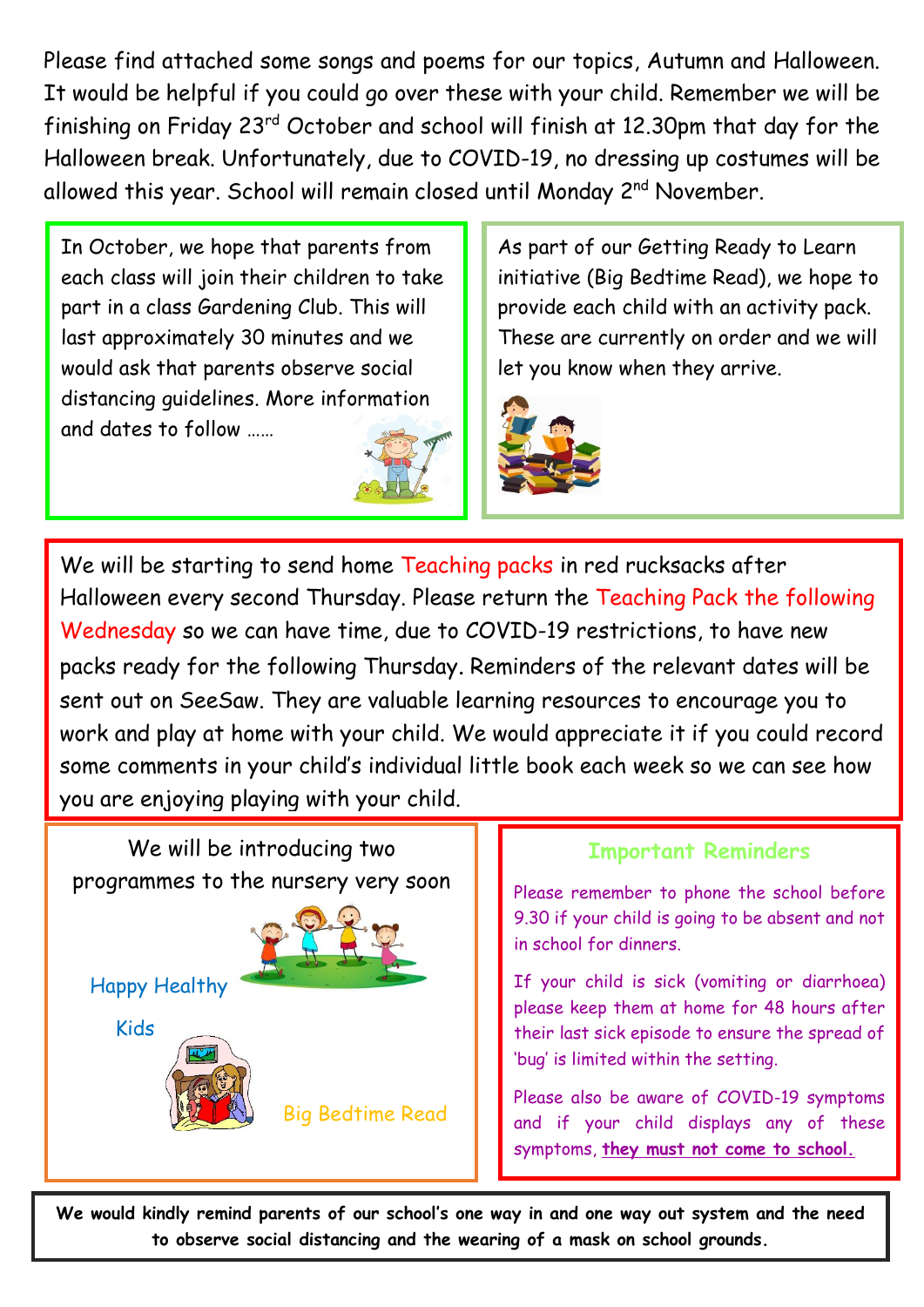## Dates for your Diary

| Thursday 1st October                                                          | Please give your name to Cathy if you are interested in taking<br>part in a Parent Workshop in the nursery - All Welcome.<br>Please also see the attached flyer for the first day of our<br>Gardening Club. |
|-------------------------------------------------------------------------------|-------------------------------------------------------------------------------------------------------------------------------------------------------------------------------------------------------------|
| Tuesday 13 <sup>th</sup> October                                              | Fitness Freddy is in the Nursery for an energetic dance<br>session to pop music with all the children and staff                                                                                             |
| Wednesday 14 <sup>th</sup> October                                            | Mike the Owl Man will be visiting our nursery to show us some<br>beautiful owls and other wild creatures.                                                                                                   |
| Tuesday 20 <sup>th</sup> October                                              | Jump Jiggle and Jive Session<br>282<br>Jemma will be in the nursery to help us enjoy a<br>88.8<br>very lively physical movement and dance lesson.                                                           |
| Thursday 22 <sup>nd</sup> October                                             | Mr Hullaballoo will be coming to the Nursery to put on the<br>"Not Scary Halloween" show. This is a theatre group that<br>comes to school and puts on a live show for the children.                         |
| Friday 23rd October                                                           | On this day children will have a Halloween celebration,<br>although unfortunately no costumes can be worn to school this<br>year.<br>School will close at 12:30pm after dinner for the mid-term<br>break.   |
| <b>Mid Term Break</b>                                                         |                                                                                                                                                                                                             |
| Monday 26 <sup>th</sup> October - Friday 30 <sup>th</sup> October (inclusive) |                                                                                                                                                                                                             |
| School re-opens on Monday 2 <sup>nd</sup> November at usual times             |                                                                                                                                                                                                             |



**Please note:** As part of our COVID-19 risk assessment, all visitors to our school are adhering to our visitor's policy and ensuring that all measures are put in place to keep each class bubble safe.